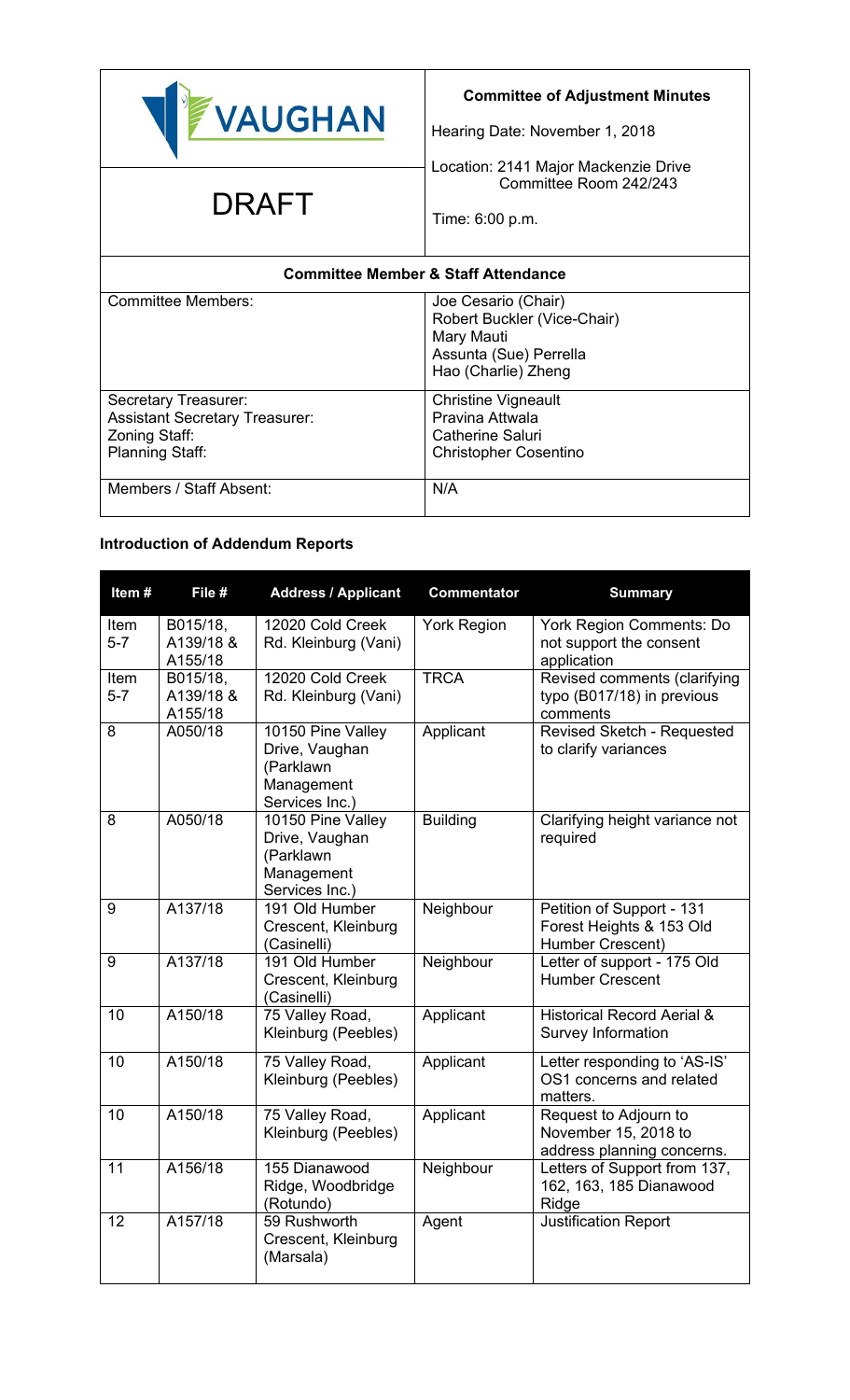| Item# | File #  | <b>Address / Applicant</b>                                              | <b>Commentator</b> | <b>Summary</b>                                                          |
|-------|---------|-------------------------------------------------------------------------|--------------------|-------------------------------------------------------------------------|
| 18    | A172/18 | 3600 Major<br>Mackenzie Drive,<br>Vaughan (Major<br>Weston Centre Ltd.) | Planning           | <b>Planning Comments:</b><br>Recommend approval<br>subject to condition |
| 21    | A175/18 | 106 Davidson Drive,<br>Woodbridge<br>(lamundo)                          | Engineering        | Clearing recommended<br>condition (grading)                             |

Moved By: R. Buckler Seconded By: H. Zheng

That the addendum reports be incorporated into the minutes and be on view at the back of the room in the Report Book.

## **Motion Carried.**

## **Disclosure of Pecuniary Interest**

| <b>Member</b> | <b>Nature</b><br>of Interest |
|---------------|------------------------------|
| N/A           | N/A                          |

# **Adoption of September 27, 2018 Minutes**

| <b>Required Amendment</b> | - המפר<br>Number<br>аое |
|---------------------------|-------------------------|
| NI/4                      | N                       |
| $\mathbf{v}$              | <b>177</b>              |

Moved By: M. Mauti Seconded By: H. Zheng

THAT the minutes of the Committee of Adjustment Meeting of Thursday, September 27, 2018, be adopted as amended.

## **Motion Carried.**

# **Adjournments**

Moved By: R. Buckler Seconded By: H. Zheng

That the following adjournments be approved as requested:

| <b>Item</b>   | <b>Application</b>                           | <b>Adjournment Date</b> | <b>Reason for</b>                                  |
|---------------|----------------------------------------------|-------------------------|----------------------------------------------------|
| <b>Number</b> | <b>Number/Address</b>                        |                         | <b>Adjournment</b>                                 |
| 10            | A150/18 (75 Valley Road,                     | November 15, 2018       | Allow time to address                              |
|               | Kleinburg)                                   |                         | <b>TRCA concerns</b>                               |
| 13            | A165/18 (33 Camden                           | November 15, 2018       | Accommodate revision to                            |
|               | Drive, Concord                               |                         | variance.                                          |
| 16            | A169/18 (7077 Bathurst<br>Street, Thornhill) | December 6, 2018        | Accommodate revision to<br>application (removal of |
|               |                                              |                         | parking variance) and<br>submission of parking     |
|               |                                              |                         | study                                              |

## **Motion Carried.**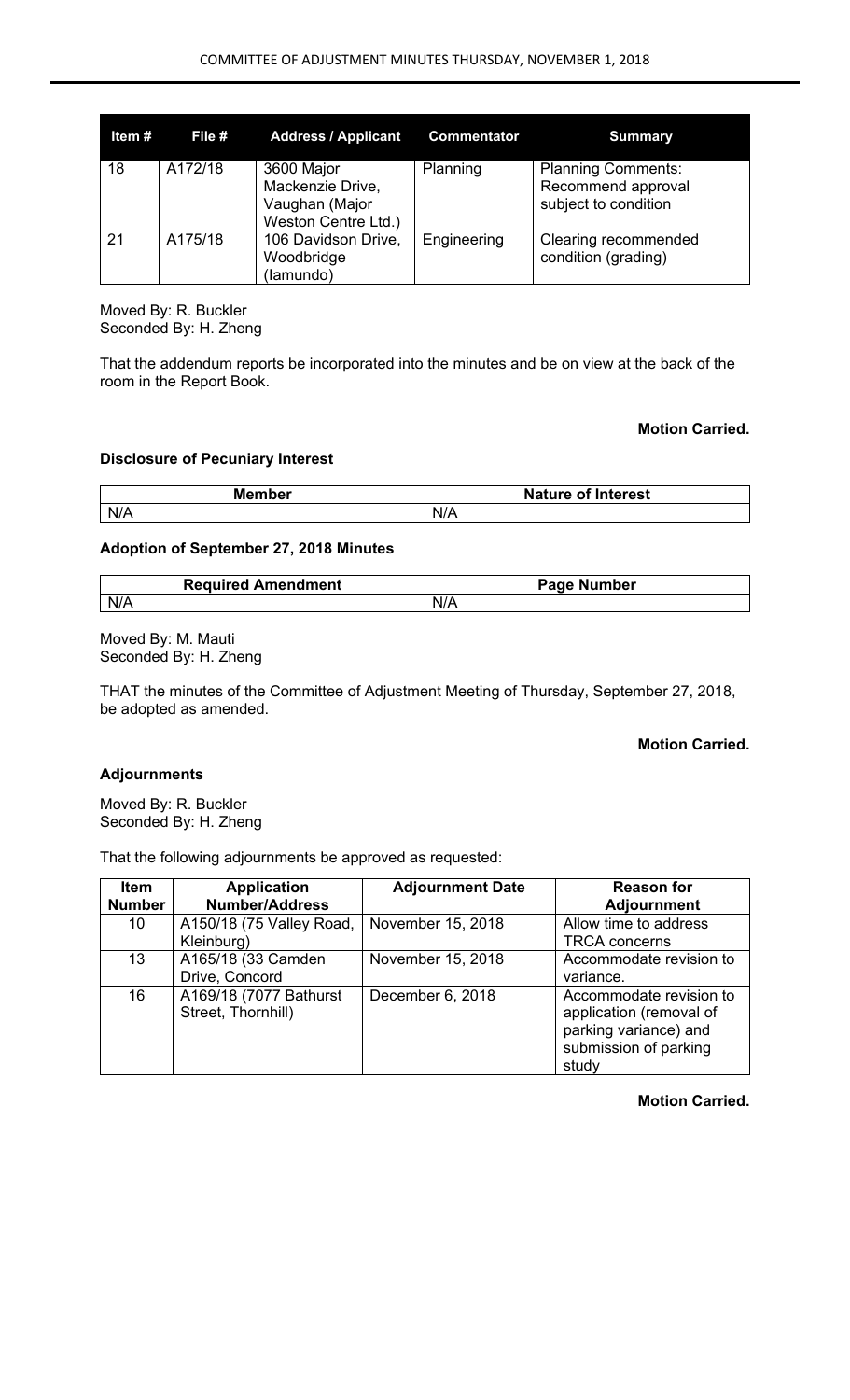## **Applications Addressed by the Committee of Adjustment**

Please Note: For complete application details please reference the Notice of Decision issued for each respective application. A copy can be obtained by submitting a written request to the Secretary Treasurer.

| $5 - 7$ .                                           | File:<br>B015/18, A139/18 & A155/18 |                                                                                                                                                                                                                                                                                      | Ward 1 |
|-----------------------------------------------------|-------------------------------------|--------------------------------------------------------------------------------------------------------------------------------------------------------------------------------------------------------------------------------------------------------------------------------------|--------|
|                                                     | <b>Applicant:</b>                   | Antontio Vani                                                                                                                                                                                                                                                                        |        |
| c/o FULI Consultant Inc. (Vince Fulgenzi)<br>Agent: |                                     |                                                                                                                                                                                                                                                                                      |        |
|                                                     | <b>Address:</b>                     | 12020 Cold Creek Rd. Kleinburg                                                                                                                                                                                                                                                       |        |
|                                                     | <b>Purpose:</b>                     | B015/18: Relief from the by-law is being requested to facilitate the<br>creation of a new lot, Consent Application B015/18 (Subject Land).                                                                                                                                           |        |
|                                                     |                                     | A139/18: Relief from the by-law is being requested to permit<br>reduced lot area and frontage on the severed land to facilitate<br>Consent Application B015/18.                                                                                                                      |        |
|                                                     |                                     | A155/18: Relief from the by-law is being requested to permit a<br>reduced interior side yard setback (north) to accommodate the<br>existing single-family dwelling and to permit reduced lot area and<br>frontage on the retained land to facilitate Consent Application<br>B015/18. |        |

## **Additional Addendum Reports received and provided to the Committee from:**

York Region Comments – Received October 26, 2018 TRCA Comments - Received October 25, 2018

## **Representation**

Vince Fulgenzi, FULI Consultant Inc.

#### **Comments**

Vince Fulgenzi explained the nature of the applications.

In response to Chairman Cesario, Mr. Fulgenzi advised that as a result of discussions with Planning staff it was decided to proceed with the applications through the Committee of Adjustment rather than making an application for a Zoning By-law Amendment.

Member Mauti suggested the application be adjourned sine die to allow for further discussions with the Planning Department, with respect to the nature of the proposed variances and the application in relation to the Official Plan.

Chairman Cesario asked if anyone present wished to comment on this application. There was no response.

Moved By: A. Perrella Seconded By: M. Mauti

THAT Application No. B015/18, A139/18 & A155/18 on behalf of Antontio Vani be **ADJOURNED SINE DIE** to allow for further discussions with the Development Planning Department.

**Motion Carried.**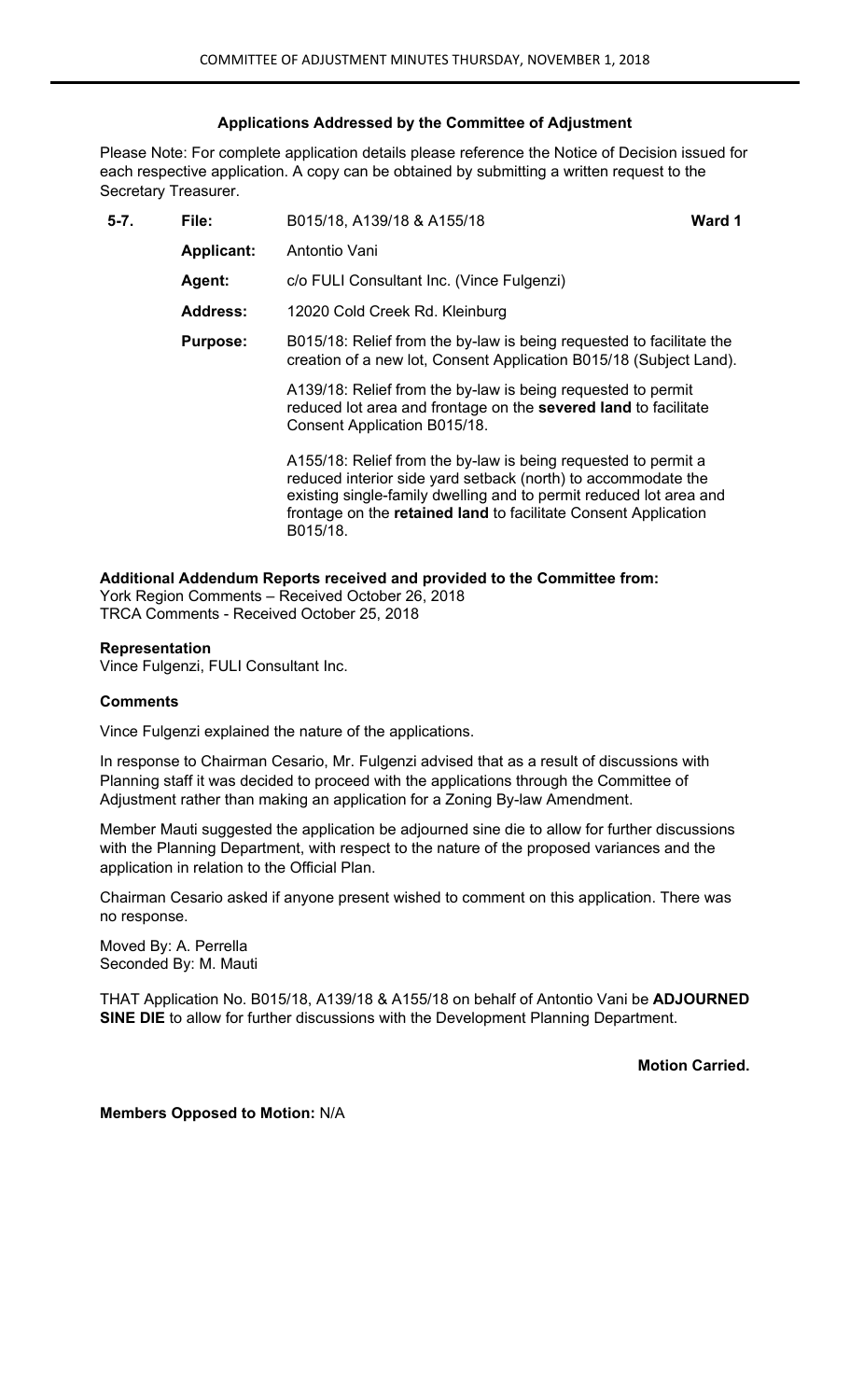**8. File:** A050/18 **Ward 1 Applicant:** Parklawn Management Services Inc Agent: Weston Consulting (Sabrina Sgotto)  **Address:** 10150 Pine Valley Dr. Vaughan  **Purpose:** Relief from By-Law is being requested to permit construction of a two-storey mausoleum

**Additional Addendum Reports received and provided to the Committee from:**  Building Department Comments (email) – Received October 30, 2018 Revised sketch to clarify variances

#### **Representation**

Courtney Heron-Monk, Weston Consulting

#### **Comments**

Courtney Heron-Monk explained the nature of the application and advised that the Staff Report has been reviewed and the applicant concurs with recommendations from staff.

In response to Member Buckler, Christopher Cosentino, Planner, advised that Development Engineering staff, through review of a Parking Study, determined that proposed parking to support the mausoleum is adequate.

In response to Member Buckler, Ms. Heron-Monk advised that the parking analysis for the site included a review of similar proxy sites. She advised that the average required parking rate is 0.41 spaces per 100 square metres for similar uses. She advised that use of a mausoleum is not defined under required parking standards therefore the parking requirement is higher than required.

Chairman Cesario asked if anyone present wished to comment on this application. There was no response.

Moved By: R. Buckler Seconded By: A. Perrella

THAT Application No. A050/18 on behalf of Parklawn Management Services Inc be **APPROVED**, in accordance with the sketch submitted with the application (as required by Ontario Regulation 200/96) and subject to the following conditions:

| Department/Agency                                     | <b>Condition</b>                                                                                      |
|-------------------------------------------------------|-------------------------------------------------------------------------------------------------------|
| <b>Development Engineering</b><br><b>Brad Steeves</b> | The Owner/applicant shall obtain approval for the<br>related Site Development Application (DA.18.011) |
| 905-832-8585 x 8977<br>brad.steeves@vaughan.ca        | from the Development Engineering (DE)<br>Department.                                                  |

For the Following Reasons:

- 1. The general intent and purpose of the by-law will be maintained.
- 2. The general intent and purpose of the official plan will be maintained.
- 3. The requested variance(s) is/are acceptable for the appropriate development of the subject lands.
- 4. The requested variance(s) is/are minor in nature.

**Motion Carried.**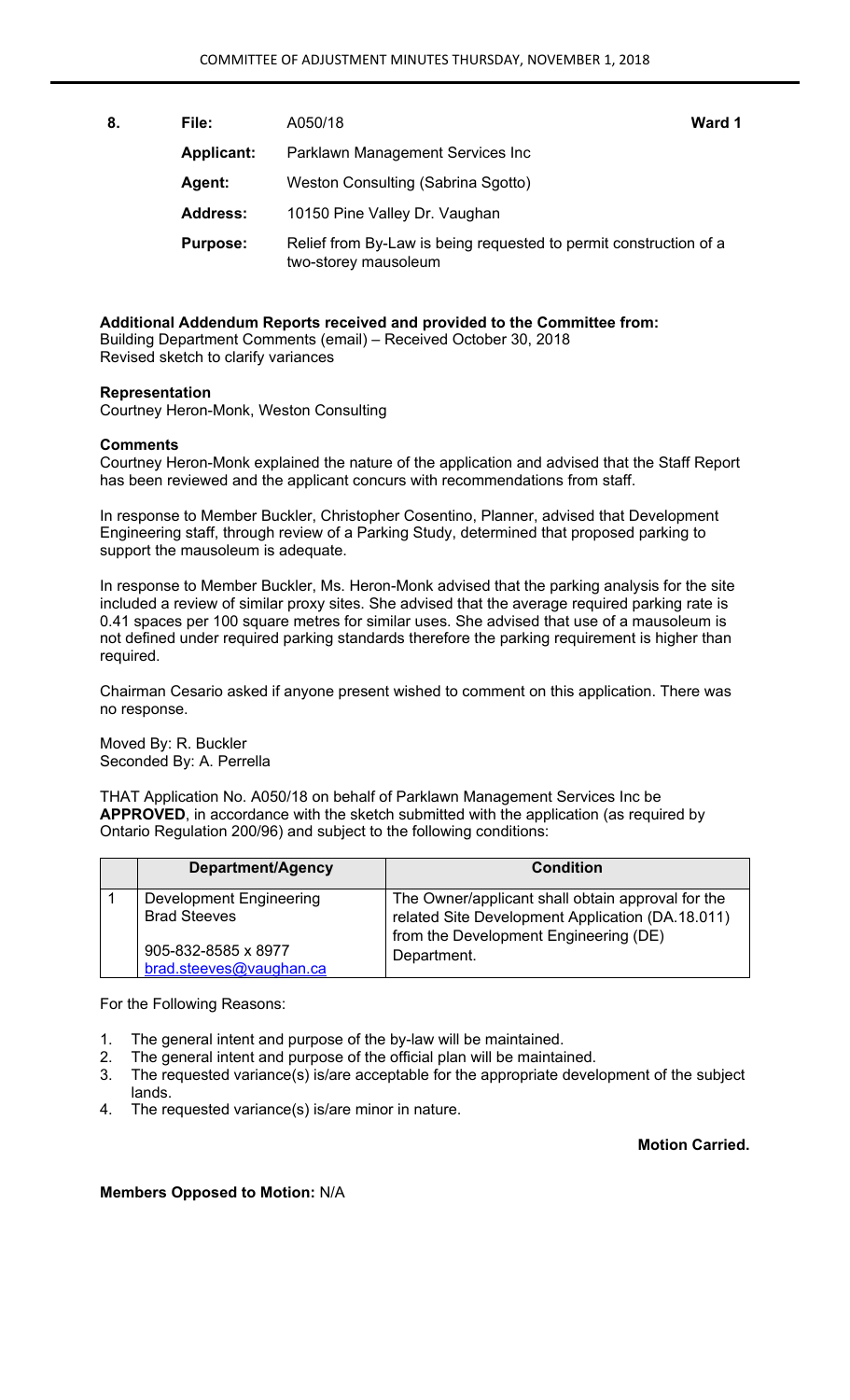| 9.                                                                                                                            | File:                                                      | A137/18                                   | Ward 1 |  |
|-------------------------------------------------------------------------------------------------------------------------------|------------------------------------------------------------|-------------------------------------------|--------|--|
|                                                                                                                               | <b>Applicant:</b><br>Larry and Giovanni (Joanne) Casinelli |                                           |        |  |
|                                                                                                                               | Agent:                                                     | Ian Robertson Design (Bobbi-Jo Mackinnon) |        |  |
| <b>Address:</b><br>191 Old Humber Cr. Kleinburg                                                                               |                                                            |                                           |        |  |
| Relief from the by-law is being requested to permit the construction<br><b>Purpose:</b><br>of a proposed two-storey dwelling. |                                                            |                                           |        |  |
|                                                                                                                               |                                                            | <b>Public Written Submissions</b>         |        |  |
| * Public Correspondence received and considered by the Committee                                                              |                                                            |                                           |        |  |
| in making this decision (received prior to 12:00 p.m. of hearing date)                                                        |                                                            |                                           |        |  |
| Address: 175 Old Humber Crossopt                                                                                              |                                                            |                                           |        |  |

Address: 175 Old Humber Crescent Nature of Correspondence: Letter of Support Address: 131 Forest Heights & 153 Old Humber Crescent Nature of Correspondence: Letter of Support

## **Additional Addendum Reports received and provided to the Committee from:** None

## **Representation**

Ian Robertson, Ian Robertson Design

#### **Comments**

In response to Chairman Cesario, Ian Robertson advised that he is aware that staff are requesting adjournment. He advised that the applicant has made some concessions with respect to the building height and coverage to satisfy staff and the proposal is similar to other developments in the area, although still slightly higher. The increased massing will not be noticeable from the street and he opined that the variance is acceptable. He reviewed previous approvals and provided the Committee with a sketch, highlighting that an uncovered porch has been included in the lot coverage calculation, which accounts for approximately 2.67% of the coverage requested. The proposal was circulated to adjacent homes in the area and a petition of support has been submitted. He opined that the variances are minor in nature.

In response to Member Perrella, Mr. Robertson advised that there was no response from the owner of 205 Old Humber Crescent and that a letter was dropped off on their doorstep requesting support of the application. He opined that no one lived at the residence and advised that the home was dilapidated.

In response to Chairman Cesario, Christopher Cosentino, Planning, advised that staff have concerns with the variances exceeding previous approvals in the area given that zoning requirement provides for a maximum of 10% lot coverage. The highest building height approved in the area was 11 metres. Planning staff would like to see a reduction in proposed building height and lot coverage.

Ian Robertson advised that given the style of roof you cannot tell if it is pitched or flat. If the soffits were lowered ½ metre the building height would comply with the By-law. He reiterated that given the pitch of the roof massing from the street is acceptable.

In response to Member Mauti, Mr. Robertson advised that his client may be flexible on the building height.

Member Mauti suggested that the application be adjourned to December 6, 2018 to address Planning concerns.

Chairman Cesario asked if anyone present wished to comment on this application. There was no response.

Moved By: A. Perrella Seconded By: M. Mauti

THAT Application No. A137/18 on behalf of Larry and Giovanni (Joanne) Casinelli be **ADJOURNED** to December 6, 2018 to address Development Planning Department concerns.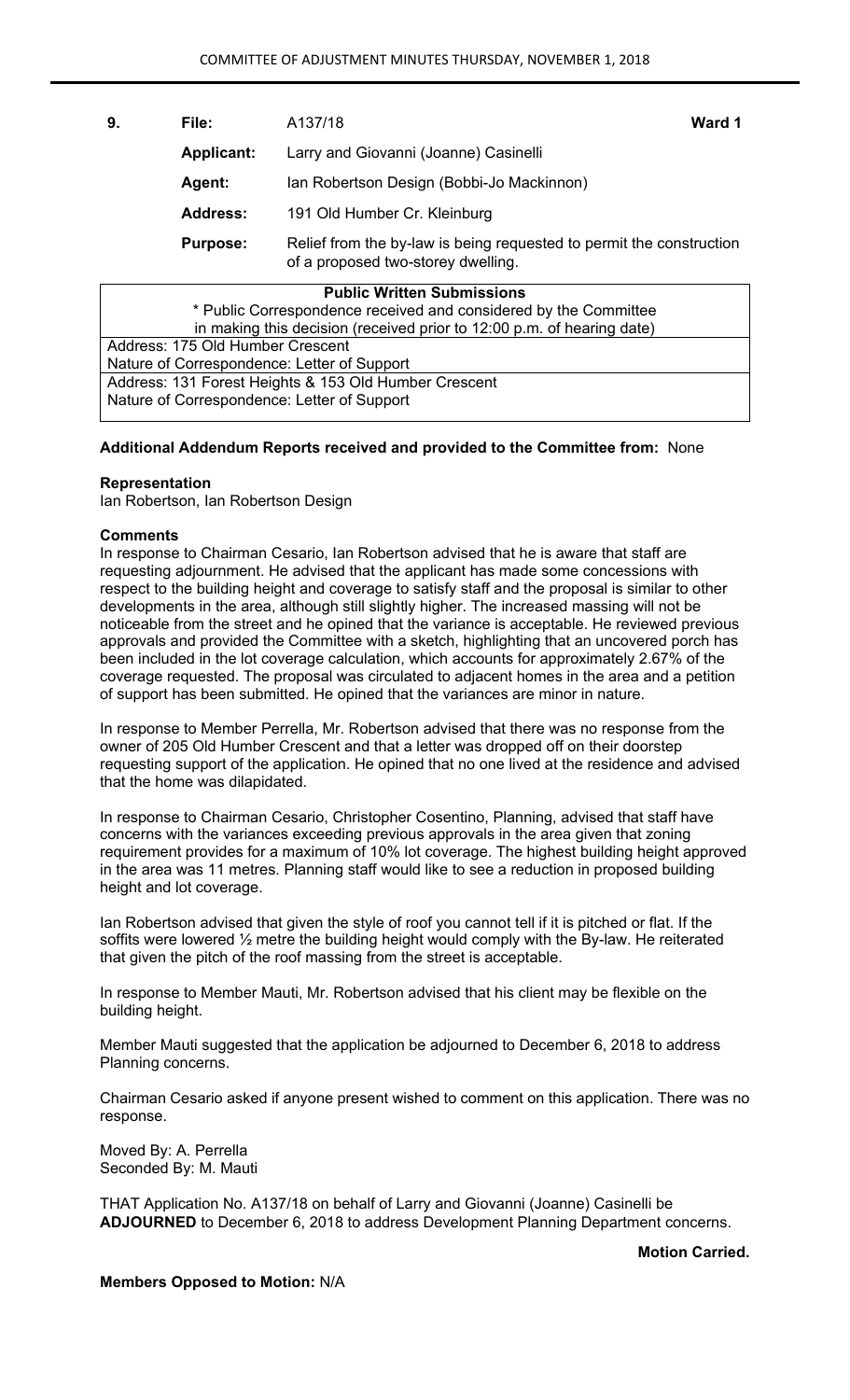**11. File:** A156/18 **Ward 3 Applicant:** Domenic Rotundo (Mr Domenic Rotundo)  **Agent:** Antimo and Jennifer Cancelliere  **Address:** 155 Dianawood Rdge. Woodbridge **Purpose:** Relief from the By-law is being requested to permit the existing circular driveway.

| <b>Public Written Submissions</b>                                      |  |  |
|------------------------------------------------------------------------|--|--|
| * Public Correspondence received and considered by the Committee       |  |  |
| in making this decision (received prior to 12:00 p.m. of hearing date) |  |  |
| Address: 137, 162, 163 and 185 Dianawood Ridge                         |  |  |
| Nature of Correspondence: Letter of Support                            |  |  |

## **Additional Addendum Reports received and provided to the Committee from:** None

## **Representation**

Domenic Rotundo

## **Comments**

Domenic Rotundo explained the nature of the application.

Chairman Cesario asked if anyone present wished to comment on this application. There was no response.

Moved By: R. Buckler Seconded By: H. Zheng

THAT Application No. A156/18 on behalf of Domenic Rotundo (Mr Domenic Rotundo) be **APPROVED**, in accordance with the sketch submitted with the application (as required by Ontario Regulation 200/96) and subject to the following conditions:

| Department/Agency              | <b>Condition</b>                                    |
|--------------------------------|-----------------------------------------------------|
| <b>Development Engineering</b> | The Owner/applicant shall visit the City of Vaughan |
| <b>Brad Steeves</b>            | Transportation Services Division of the             |
|                                | <b>Transportation Services, Parks and Forestry</b>  |
| 905-832-8585 x 8977            | Operations Department and arrange a site visit with |
| brad.steeves@vaughan.ca        | City Staff to ensure that the existing 3m curb cut  |
|                                | does not conflict with existing street furniture,   |
|                                | neighboring access, road alignment and/or           |
|                                | anything else deemed relevant by City Staff upon    |
|                                | inspection. In conjunction with this condition, the |
|                                | owner/applicant shall apply and obtain the          |
|                                | necessary curb cut permit through the               |
|                                | Transportation Services Division.                   |

For the Following Reasons:

- 1. The general intent and purpose of the by-law will be maintained.
- 2. The general intent and purpose of the official plan will be maintained.
- 3. The requested variance(s) is/are acceptable for the appropriate development of the subject lands.
- 4. The requested variance(s) is/are minor in nature.

**Motion Carried.**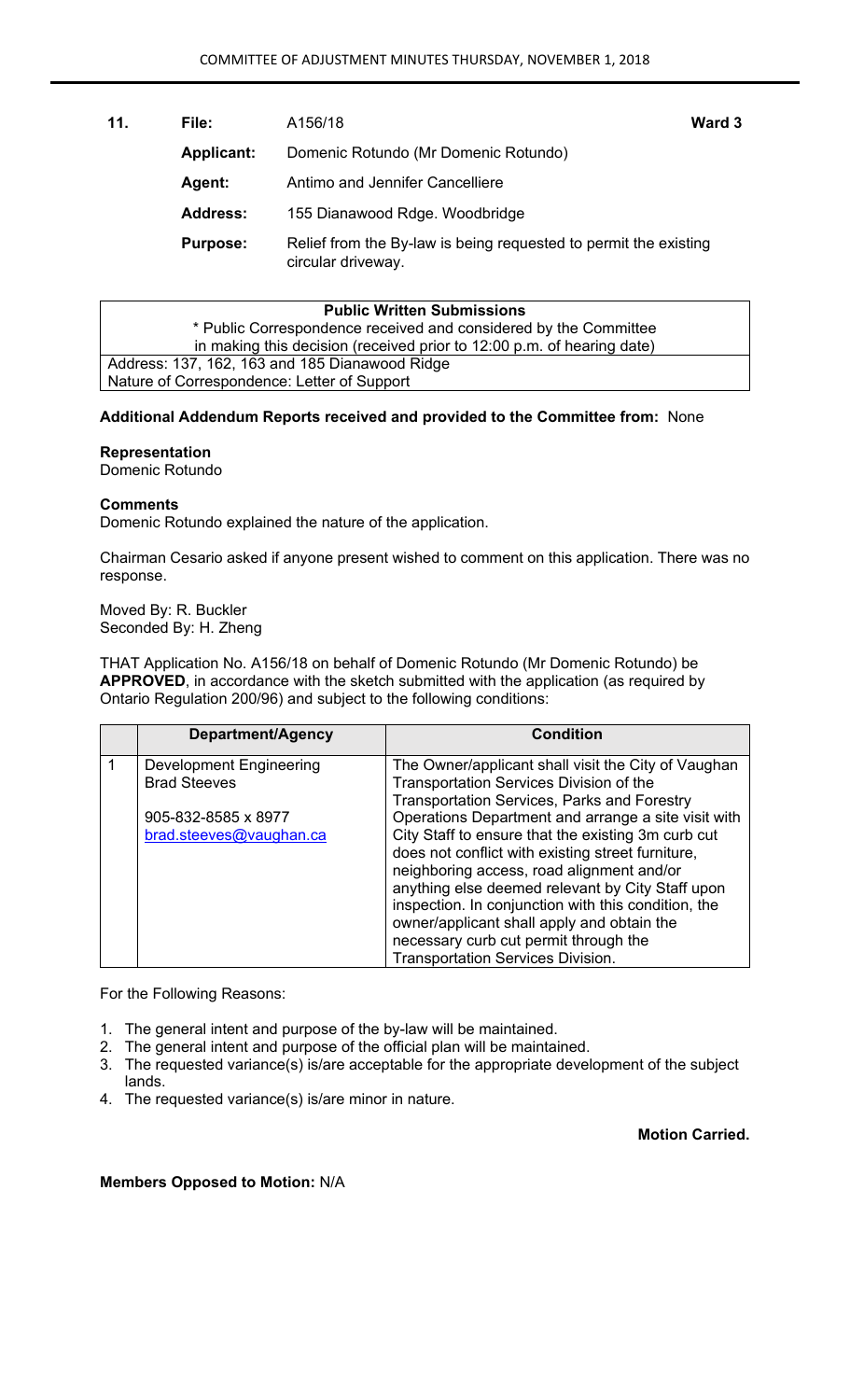**12. File:** A157/18 **Ward 1 Applicant:** Joseph and Karalyn Marsala  **Agent:** Francesco DiSarra  **Address:** 59 Rushworth Cr. Kleinburg **Purpose:** Relief from the by-law is being requested to permit the construction of a proposed single family dwelling.

**Additional Addendum Reports received and provided to the Committee:**  Justification Report provided by Agent

## **Representation**

Francesco DiSarra

## **Comments**

Francesco DiSarra explained the nature of the application.

Chairman Cesario asked if anyone present wished to comment on this application. There was no response.

Moved By: H. Zheng Seconded By: A. Perrella

THAT Application No. A157/18 on behalf of Joseph and Karalyn Marsala be **APPROVED**, in accordance with the sketch submitted with the application (as required by Ontario Regulation 200/96) and subject to the following conditions:

|               | Department/Agency                                                                                                      | <b>Condition</b>                                                                                                                                                                                                                                                                                                                                                                                                                                                                 |
|---------------|------------------------------------------------------------------------------------------------------------------------|----------------------------------------------------------------------------------------------------------------------------------------------------------------------------------------------------------------------------------------------------------------------------------------------------------------------------------------------------------------------------------------------------------------------------------------------------------------------------------|
|               | <b>Development Planning</b><br><b>Christopher Cosentino</b><br>905-832-8585 x 8215<br>christopher.cosentino@vaughan.ca | That the Owner submits a cheque in the amount<br>of \$3,850.00 (7 replacement trees at \$550.00 per<br>tree) addressed to the City of Vaughan as cash-in-<br>lieu payment of the required replacement trees<br>that will not be accommodated on the property.                                                                                                                                                                                                                    |
| $\mathcal{P}$ | <b>Development Engineering</b><br><b>Brad Steeves</b><br>905-832-8585 x 8977<br>brad.steeves@vaughan.ca                | The Owner/applicant shall submit the final Lot<br>Grading/Servicing Plan to the Development<br>Inspection and Lot Grading division of the City's<br>Development Engineering Department for final lot<br>grading/servicing approval for the proposed<br>dwelling & cabana prior to any work being<br>undertaken on the property. Please visit or contact<br>Development Engineering's front desk on the 2nd<br>floor of City Hall to apply for lot grading/servicing<br>approval. |

For the Following Reasons:

- 1. The general intent and purpose of the by-law will be maintained.<br>2. The general intent and purpose of the official plan will be mainta
- The general intent and purpose of the official plan will be maintained.
- 3. The requested variance(s) is/are acceptable for the appropriate development of the subject lands.
- 4. The requested variance(s) is/are minor in nature.

**Motion Carried.**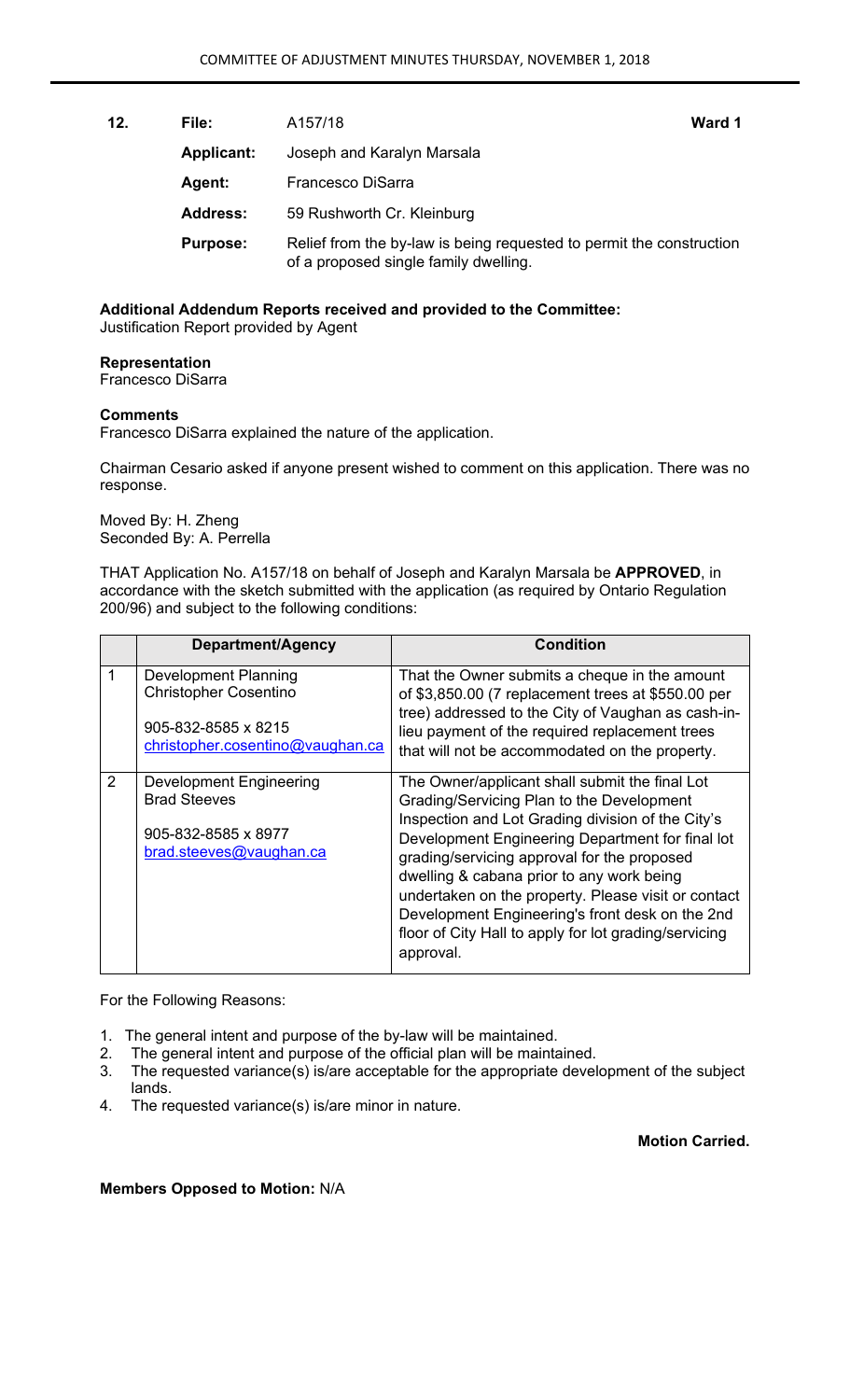| 14. | File:             | A167/18                                                                                                     | Ward 4 |
|-----|-------------------|-------------------------------------------------------------------------------------------------------------|--------|
|     | <b>Applicant:</b> | Jane Street Nominee Corp                                                                                    |        |
|     | <b>Agent:</b>     | Brutto Planning Consultant Ltd (Claudio Brutto)                                                             |        |
|     | <b>Address:</b>   | 8025 & 8033 Jane St. Vaughan                                                                                |        |
|     | <b>Purpose:</b>   | Relief from the by-law is being requested to permit a proposed self<br>storage facility for employment use. |        |

#### **Representation**

Claudio Brutto, Brutto Planning Consultant Ltd

#### **Comments**

Claudio Brutto advised that the Staff Report has been reviewed. He requested approval of the application.

In response to Member Mauti, Mr. Brutto explained the requested reduction in parking. He advised that the traffic study submitted indicates that people are not coming to the site en masse and that Development Engineering has reviewed the study and have accepted he results.

Chairman Cesario asked if anyone present wished to comment on this application. There was no response.

Moved By: R. Buckler Seconded By: H. Zheng

THAT Application No. A167/18 on behalf of Jane Street Nominee Corp & Jane Street Storage LP be **APPROVED**, in accordance with the sketch submitted with the application (as required by Ontario Regulation 200/96) and subject to the following conditions:

| Department/Agency                                     | <b>Condition</b>                                                                                      |
|-------------------------------------------------------|-------------------------------------------------------------------------------------------------------|
| <b>Development Engineering</b><br><b>Brad Steeves</b> | The Owner/applicant shall obtain approval for the<br>related Site Development Application (DA.16.063) |
| 905-832-8585 x 8977<br>brad.steeves@vaughan.ca        | from the Development Engineering (DE)<br>Department.                                                  |

For the Following Reasons:

- 1. The general intent and purpose of the by-law will be maintained.
- 2. The general intent and purpose of the official plan will be maintained.
- 3. The requested variance(s) is/are acceptable for the appropriate development of the subject lands.
- 4. The requested variance(s) is/are minor in nature.

**Motion Carried.**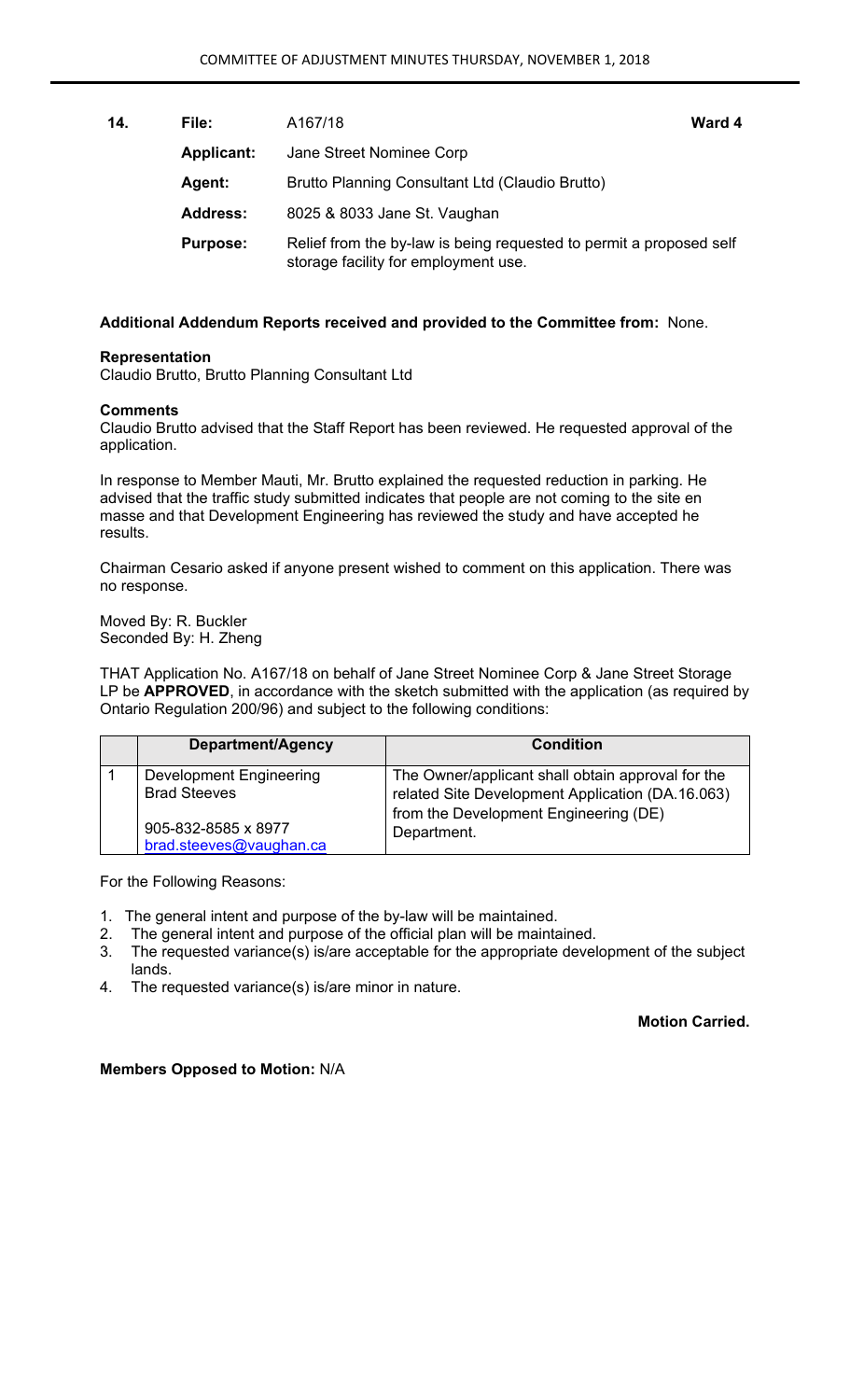**15. File:** A168/18 **Ward 1 Applicant:** Ahmad El-Abyad  **Agent:** VTR Design (Mohsen Amer) Address: 80 Orico Ct. Kleinburg **Purpose:** Relief from the By-law is being requested to permit the construction of a proposed cabana.

## **Additional Addendum Reports received and provided to the Committee from:** None.

# **Representation**

Ahmad El-Abyad

## **Comments**

Ahmad El-Abyad, the applicant explained the nature of the application.

Chairman Cesario asked if anyone present wished to comment on this application. There was no response.

Moved By: A. Perrella Seconded By: R. Buckler

THAT Application No. A168/18 on behalf of Ahmad El-Abyad be **APPROVED**, in accordance with the sketch submitted with the application (as required by Ontario Regulation 200/96) and subject to the following conditions:

|    | Department/Agency                                                                                       |               | <b>Condition</b>                                                                                                                                                                                                                                                                                                                                                                                                                                                                                                                                                                                                                                                                                                               |
|----|---------------------------------------------------------------------------------------------------------|---------------|--------------------------------------------------------------------------------------------------------------------------------------------------------------------------------------------------------------------------------------------------------------------------------------------------------------------------------------------------------------------------------------------------------------------------------------------------------------------------------------------------------------------------------------------------------------------------------------------------------------------------------------------------------------------------------------------------------------------------------|
| 1. | <b>Development Engineering</b><br><b>Brad Steeves</b><br>905-832-8585 x 8977<br>brad.steeves@yaughan.ca | $1_{-}$<br>2. | The Owner/applicant shall submit the final Lot<br>Grading Plan to the Development Inspection<br>and Lot Grading division of the City's<br>Development Engineering Department for final<br>lot grading approval for the proposed cabana<br>prior to any work being undertaken on the<br>property (greater than 10m2 and therefore<br>requires a grading permit). Please visit or<br>contact Development Engineering's front desk<br>on the 2nd floor of City Hall to apply for lot<br>grading approval.<br>The Owner/applicant shall apply for a pool<br>permit with the Development Engineering (DE)<br>Department. Please visit or contact<br>Development Engineering's front desk on the<br>2nd floor of City Hall to apply. |
| 2. | <b>TRCA</b><br>Polina Bam                                                                               | 1.            | The applicant submits the variance application<br>fee of \$580.00 payable to the Toronto and<br>Region Conservation Authority.                                                                                                                                                                                                                                                                                                                                                                                                                                                                                                                                                                                                 |
|    | 416-661-6600 x5256<br>Polina.bam@trca.on.ca                                                             | 2.            | The applicant successfully obtains a permit<br>from the Toronto and Region Conservation<br>Authority pursuant to Ontario Regulation<br>166/06.                                                                                                                                                                                                                                                                                                                                                                                                                                                                                                                                                                                 |

For the Following Reasons:

- 1. The general intent and purpose of the by-law will be maintained.
- 2. The general intent and purpose of the official plan will be maintained.
- 3. The requested variance(s) is/are acceptable for the appropriate development of the subject lands.
- 4. The requested variance(s) is/are minor in nature.

**Motion Carried.**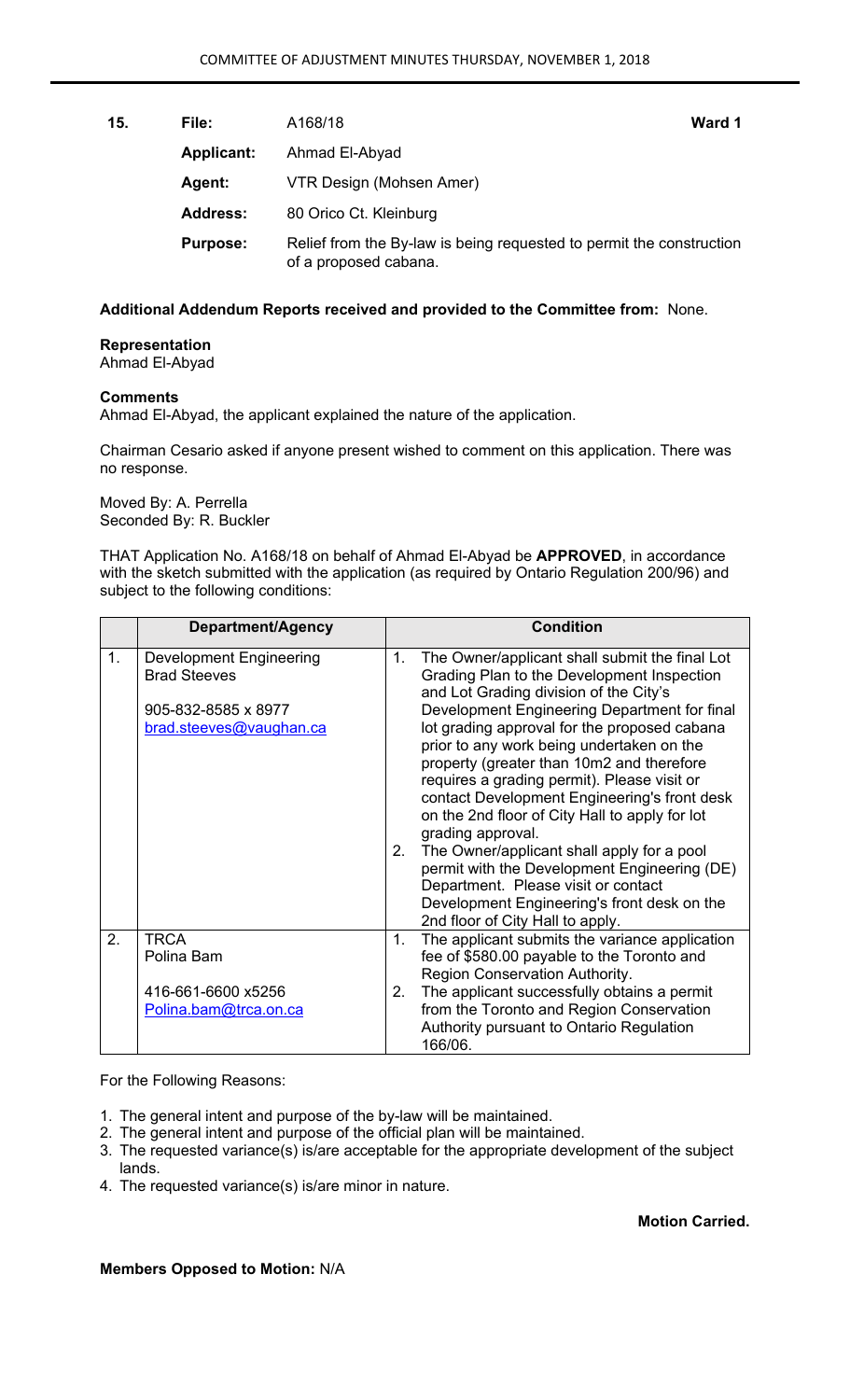| 17. | File:             | A170/18                                                                                                                | Ward 1 |
|-----|-------------------|------------------------------------------------------------------------------------------------------------------------|--------|
|     | <b>Applicant:</b> | George Zeppieri                                                                                                        |        |
|     | <b>Agent:</b>     | Darsan Contracting (Anna Londero)                                                                                      |        |
|     | <b>Address:</b>   | 42 Lancer Dr. Maple                                                                                                    |        |
|     | <b>Purpose:</b>   | Relief from the by-law is being requested to permit the construction<br>of a proposed cabana located in the rear yard. |        |

#### **Representation**

Anna Londero, Darsan Contracting

#### **Comments**

Anna Londero explained the nature of the application.

In response to Member Mauti, Catherine Saluri, Zoning Examiner, clarified the requirement with respect to the rear yard landscaping variance and advised that the provision is not required in all residential zones.

In response to Member Buckler, Ms. Londero clarified the height of the cabana and advised that the neighbours were not consulted.

Chairman Cesario asked if anyone present wished to comment on this application. There was no response.

Moved By: H. Zheng Seconded By: A. Perrella

THAT Application No. A170/18 on behalf of George Zeppieri be **APPROVED**, in accordance with the sketch submitted with the application (as required by Ontario Regulation 200/96) and subject to the following conditions:

| Department/Agency              | <b>Condition</b>                                   |
|--------------------------------|----------------------------------------------------|
| <b>Development Engineering</b> | The Owner is required to submit the final grading  |
| <b>Brad Steeves</b>            | drawing to the Development Inspection and Lot      |
|                                | Grading Division of the City's Development         |
| 905-832-8585 x 8977            | Engineering Department for final lot grading       |
| brad.steeves@vaughan.ca        | approval prior to any work being undertaken on the |
|                                | property.                                          |

For the Following Reasons:

- 1. The general intent and purpose of the by-law will be maintained.
- 2. The general intent and purpose of the official plan will be maintained.
- 3. The requested variance(s) is/are acceptable for the appropriate development of the subject lands.
- 4. The requested variance(s) is/are minor in nature.

**Motion Carried.**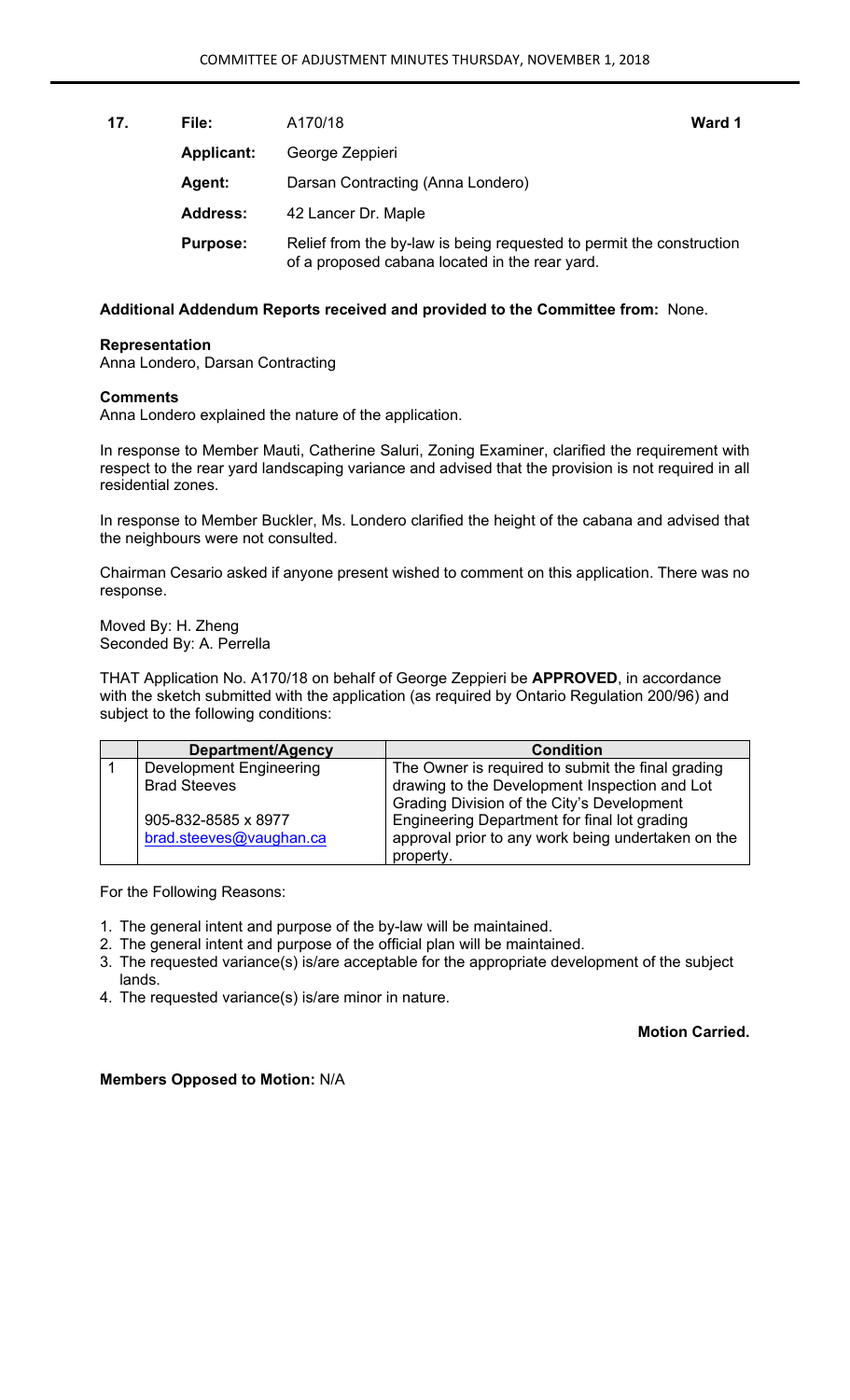| 18. | File:             | A172/18                                                                                                                               | Ward 3 |
|-----|-------------------|---------------------------------------------------------------------------------------------------------------------------------------|--------|
|     | <b>Applicant:</b> | Major Weston Centre Limited (Christine Cote)                                                                                          |        |
|     | <b>Agent:</b>     | Black & Veatch (Joseph Rollins)                                                                                                       |        |
|     | <b>Address:</b>   | 3600 Major Mackenzie Dr. Vaughan                                                                                                      |        |
|     | <b>Purpose:</b>   | Relief from the by-law is being requested to permit the construction<br>of a proposed Tesla charging station and ancillary equipment. |        |

## **Additional Addendum Reports received and provided to the Committee from:**  Planning Comments – Dated October 30, 2018

#### **Representation**

Alex Tsopelas, Black & Veatch and Nolan Moss, Major Weston Centre Limited

## **Comments**

Alex Tsopelas, Black & Veatch and Nolan Moss, Major Weston Centre Limited, explained the nature of the application.

Chairman Cesario asked if anyone present wished to comment on this application. There was no response.

Moved By: R, Buckler Seconded By: H. Zheng

THAT Application No. A172/18 on behalf of Major Weston Centre Limited (Christine Cote) be **APPROVED**, in accordance with the sketch submitted with the application (as required by Ontario Regulation 200/96) and subject to the following conditions:

| Department/Agency                                       | <b>Condition</b>                                                                                  |
|---------------------------------------------------------|---------------------------------------------------------------------------------------------------|
| <b>Development Planning</b>                             | That the Owner submits a revised Landscape Plan                                                   |
| <b>Christopher Cosentino</b>                            | that reflects the required screening of the<br>transformer to the satisfaction of the Development |
| 905-832-8585 x 8215<br>christopher.cosentino@vaughan.ca | <b>Planning Department.</b>                                                                       |

For the Following Reasons:

- 1. The general intent and purpose of the by-law will be maintained.
- 2. The general intent and purpose of the official plan will be maintained.
- 3. The requested variance(s) is/are acceptable for the appropriate development of the subject lands.
- 4. The requested variance(s) is/are minor in nature.

**Motion Carried.**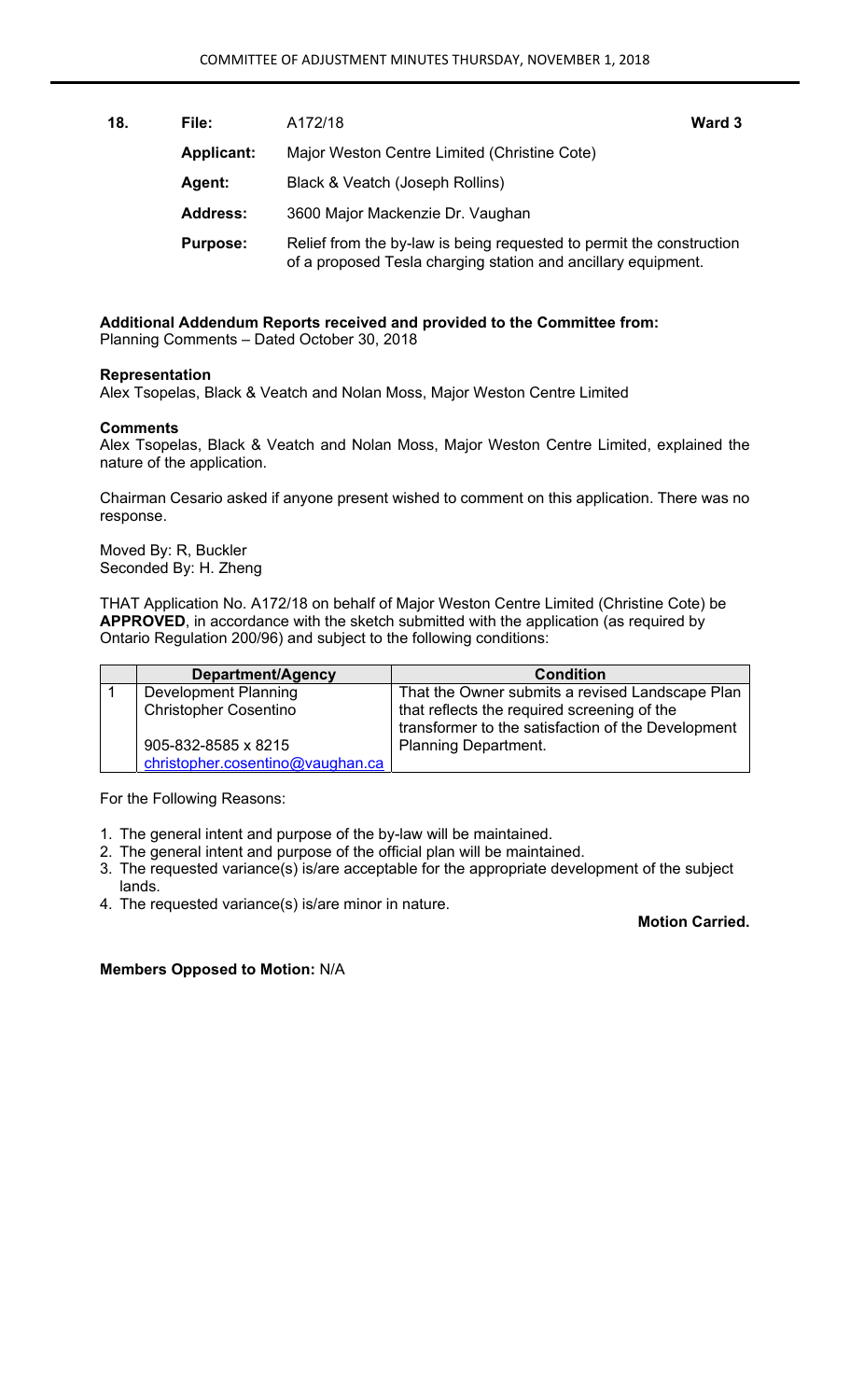**19. File:** A173/18 **Ward 4** 

| <b>Applicant:</b> | Susanna Koren and Andrei Svyatkovsky                                                                                                                                                                                                      |
|-------------------|-------------------------------------------------------------------------------------------------------------------------------------------------------------------------------------------------------------------------------------------|
| Agent:            | Joe Barbarino                                                                                                                                                                                                                             |
| <b>Address:</b>   | 150 Sir Stevens Dr. Maple                                                                                                                                                                                                                 |
| <b>Purpose:</b>   | Relief from the by-law is being requested to permit the construction<br>of a proposed inground swimming pool and (pool) equipment pad.<br>Relief is also being sought to recognize the location of the existing<br>air conditioning unit. |

| <b>Public Written Submissions</b>                                      |  |  |  |  |
|------------------------------------------------------------------------|--|--|--|--|
|                                                                        |  |  |  |  |
| * Public Correspondence received and considered by the Committee       |  |  |  |  |
| in making this decision (received prior to 12:00 p.m. of hearing date) |  |  |  |  |
| Name: Daniel Dong Xiang                                                |  |  |  |  |
| Address: Email                                                         |  |  |  |  |
| Nature of Correspondence: Letter of Objection                          |  |  |  |  |

## **Additional Addendum Reports received and provided to the Committee from:** None.

#### **Representation**

Joe Barbarino

#### **Comments**

Joe Barbarino explained the nature of the application.

In response to Connie Lei, 27 Sweet Emily Court, Mr. Barbarino confirmed that setbacks are measured to the property line not the existing fence.

Chairman Cesario asked if anyone present wished to comment on this application. There was no response.

Moved By: R, Buckler Seconded By: H. Zheng

THAT Application No. A173/18 on behalf of Susanna Koren and Andrei Svyatkovsky be **APPROVED**, in accordance with the sketch submitted with the application (as required by Ontario Regulation 200/96.

For the Following Reasons:

- 1. The general intent and purpose of the by-law will be maintained.
- 2. The general intent and purpose of the official plan will be maintained.
- 3. The requested variance(s) is/are acceptable for the appropriate development of the subject lands.
- 4. The requested variance(s) is/are minor in nature.

**Motion Carried.**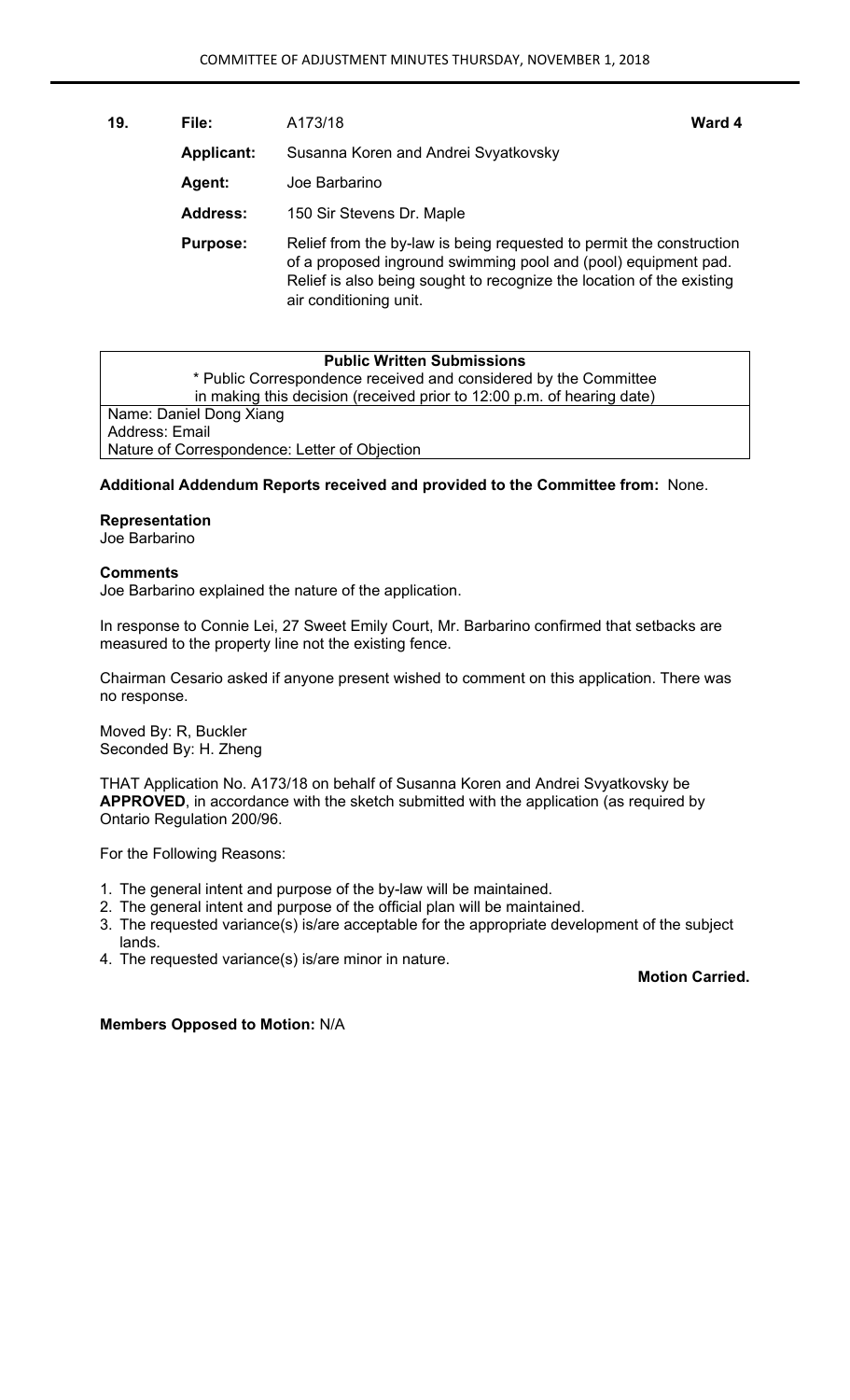| 20. | File:             | A174/18                                                                                                                       | Ward 2 |
|-----|-------------------|-------------------------------------------------------------------------------------------------------------------------------|--------|
|     | <b>Applicant:</b> | Zanchin Investments Inc                                                                                                       |        |
|     | <b>Agent:</b>     | Wes Surdyka Architect Inc. (Wes Surdyka)                                                                                      |        |
|     | <b>Address:</b>   | 5585 Hwy 7 Vaughan                                                                                                            |        |
|     | <b>Purpose:</b>   | Relief from the By-Law is being requested to permit the<br>construction of a proposed addition to an existing car dealership. |        |

#### **Representation**

Wes Surdyka, Wes Surdyka Architect Inc.

#### **Comments**

Wes Surdyka explained the nature of the application.

Chairman Cesario asked if anyone present wished to comment on this application. There was no response.

Moved By: H. Zheng Seconded By: R. Buckler

THAT Application No. A174/18 on behalf of Zanchin Investments Inc be **APPROVED**, in accordance with the sketch submitted with the application (as required by Ontario Regulation 200/96).

For the Following Reasons:

- 1. The general intent and purpose of the by-law will be maintained.
- 2. The general intent and purpose of the official plan will be maintained.
- 3. The requested variance(s) is/are acceptable for the appropriate development of the subject lands.
- 4. The requested variance(s) is/are minor in nature.

## **Motion Carried.**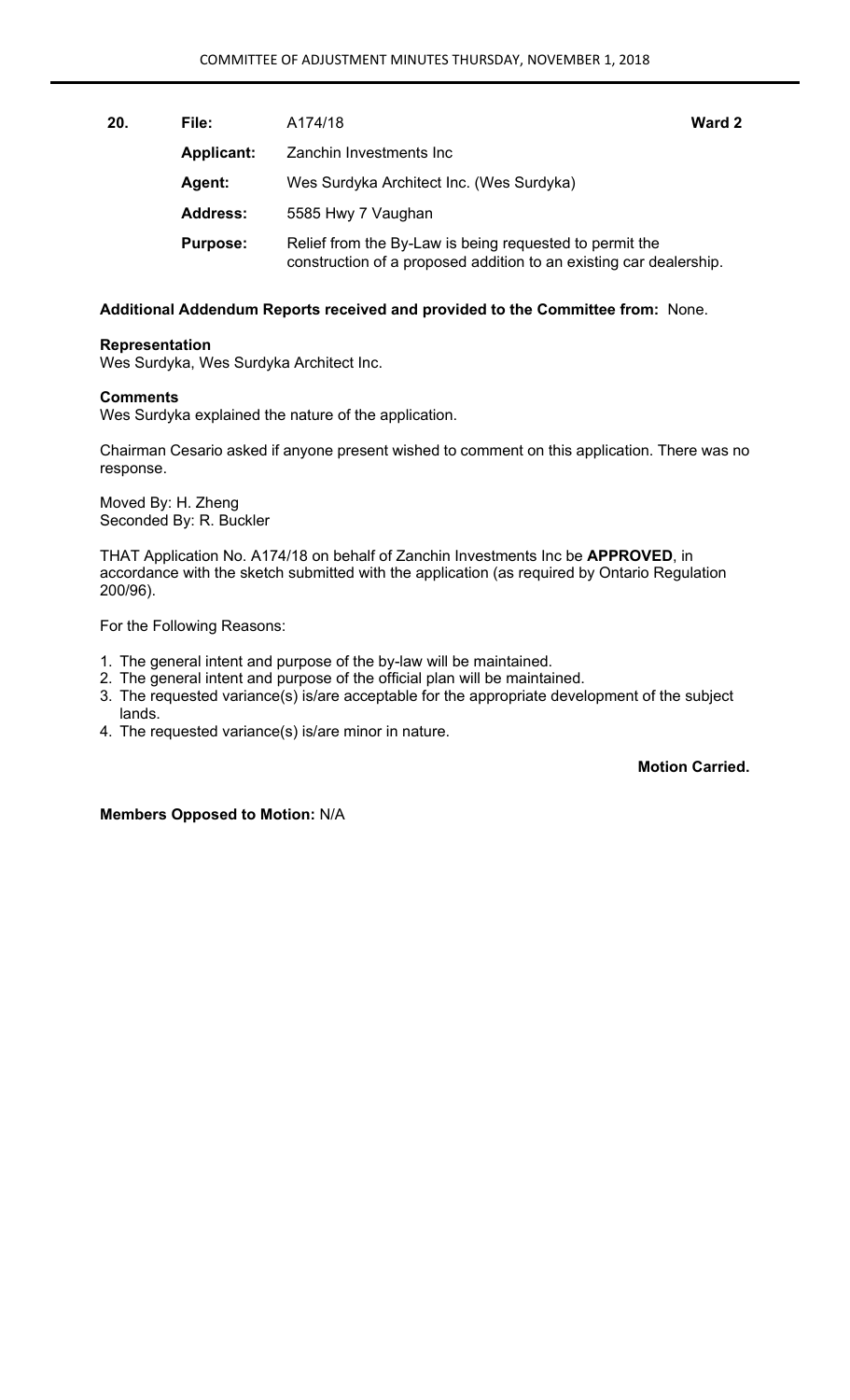| 21. | File:             | A175/18                                                                                                                                                              | Ward 2 |
|-----|-------------------|----------------------------------------------------------------------------------------------------------------------------------------------------------------------|--------|
|     | <b>Applicant:</b> | Youssef (Joe) and Nagwa Wahaba                                                                                                                                       |        |
|     | Agent:            | <b>None</b>                                                                                                                                                          |        |
|     | <b>Address:</b>   | 106 Davidson Dr. Woodbridge                                                                                                                                          |        |
|     | <b>Purpose:</b>   | Relief from the by-law is being requested to permit the construction<br>of a proposed two-storey single family dwelling with an increased<br>maximum driveway width. |        |

**Additional Addendum Reports received and provided to the Committee from:**  Engineering Comments waived condition of approval – Received October 26, 2018

## **Representation**

Joe Wahaba

## **Comments**

Joe (Youssef) Wahaba explained the nature of the application and clarified that the recommended development engineering conditions have been satisfied.

Chairman Cesario asked if anyone present wished to comment on this application. There was no response.

Moved By: M. Mauti Seconded By: R. Buckler

THAT Application No. A175/18 on behalf of Youssef (Joe) and Nagwa Wahaba be **APPROVED**, in accordance with the sketch submitted with the application (as required by Ontario Regulation 200/96).

For the Following Reasons:

- 1. The general intent and purpose of the by-law will be maintained.
- 2. The general intent and purpose of the official plan will be maintained.
- 3. The requested variance(s) is/are acceptable for the appropriate development of the subject lands.
- 4. The requested variance(s) is/are minor in nature.

**Motion Carried.**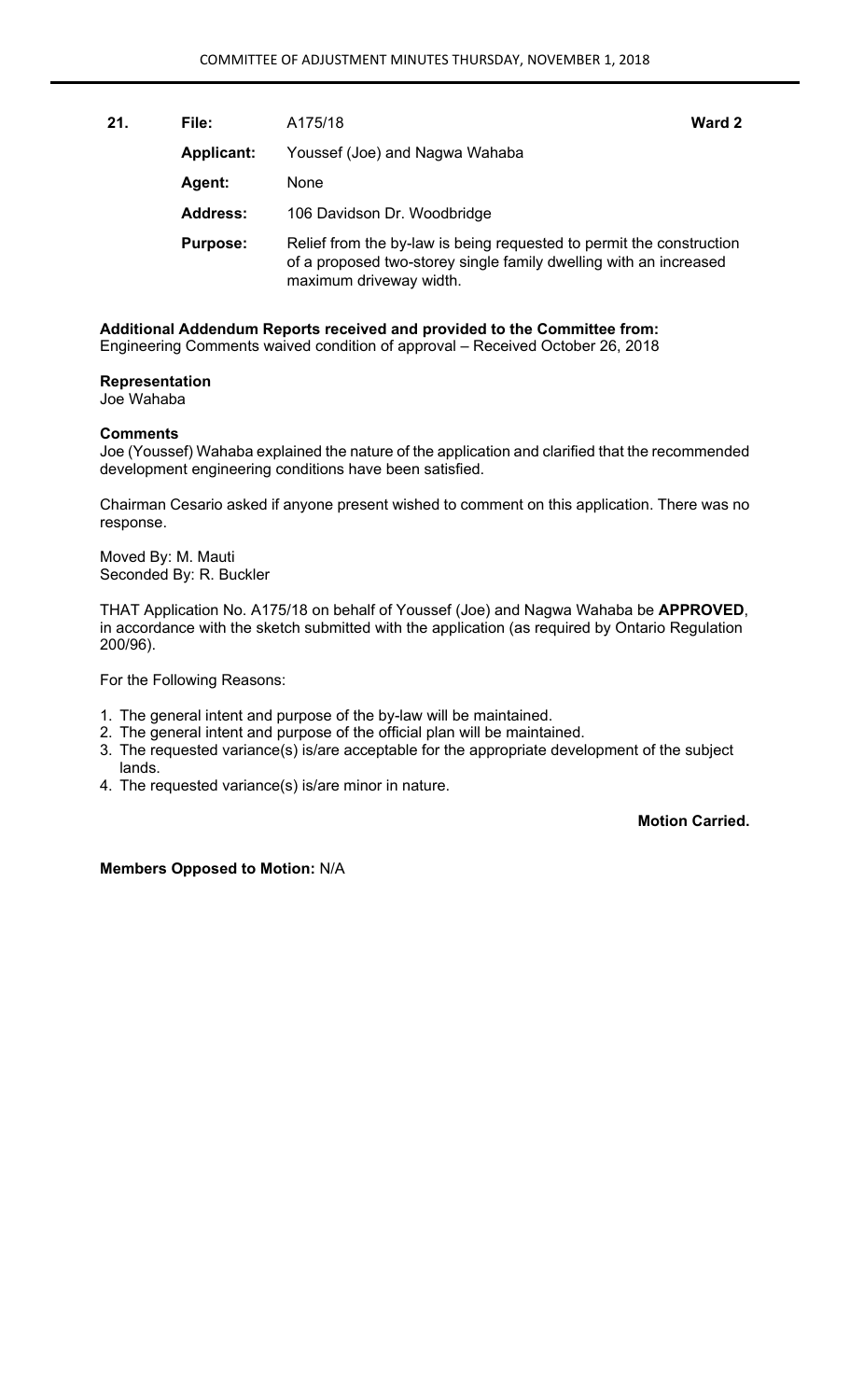| File:             |                                                                                                                                               | Ward 2  |
|-------------------|-----------------------------------------------------------------------------------------------------------------------------------------------|---------|
| <b>Applicant:</b> | Domenic lamundo                                                                                                                               |         |
| <b>Agent:</b>     | Marco Mazzulla                                                                                                                                |         |
| <b>Address:</b>   | 155 Sunset Rdge. Woodbridge                                                                                                                   |         |
| <b>Purpose:</b>   | Relief from the by-law is being requested to permit an existing<br>covered deck/canopy to be located at the rear of the existing<br>dwelling. |         |
|                   |                                                                                                                                               | A177/18 |

## **Representation**

Domenic Iamundo

#### **Comments**

Domenic Iamundo explained the nature of the application.

Chairman Cesario asked if anyone present wished to comment on this application. There was no response.

Moved By: H. Zheng Seconded By: R. Buckler

THAT Application No. A177/18 on behalf of Domenic Iamundo be **APPROVED**, in accordance with the sketch submitted with the application (as required by Ontario Regulation 200/96).

For the Following Reasons:

- 1. The general intent and purpose of the by-law will be maintained.
- 2. The general intent and purpose of the official plan will be maintained.
- 3. The requested variance(s) is/are acceptable for the appropriate development of the subject lands.
- 4. The requested variance(s) is/are minor in nature.

## **Motion Carried.**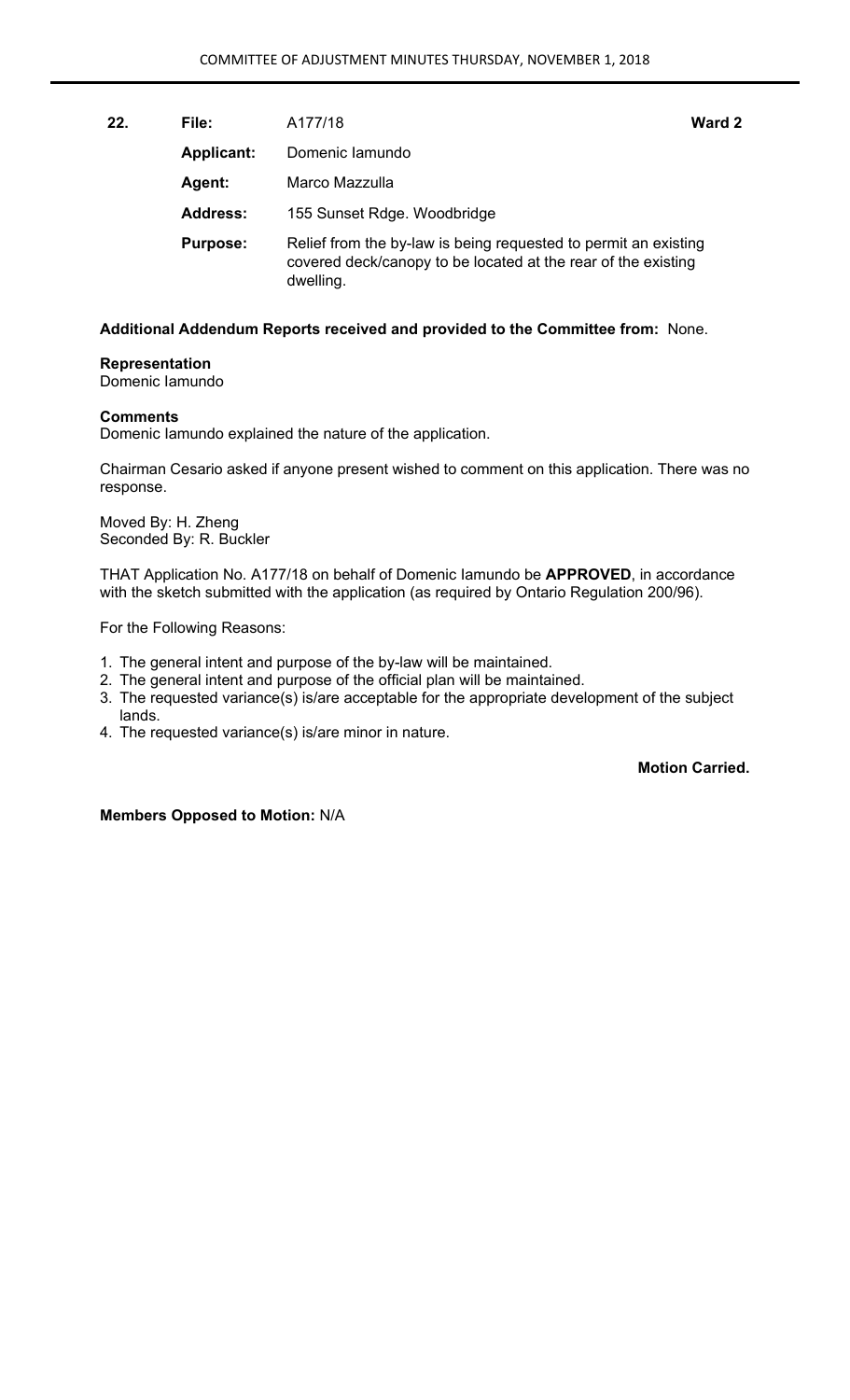**23. File:** A178/18 **Ward 1** 

| <b>Applicant:</b> | Maria-Angela Silva                                                                                                                                                   |  |
|-------------------|----------------------------------------------------------------------------------------------------------------------------------------------------------------------|--|
| <b>Agent:</b>     | None                                                                                                                                                                 |  |
| <b>Address:</b>   | 76 Netherford Rd. Maple                                                                                                                                              |  |
| <b>Purpose:</b>   | Relief of the by-law is being requested to permit the continued<br>construction of a covered and unenclosed terrace located at the<br>rear of the existing dwelling. |  |

## **Additional Addendum Reports received and provided to the Committee from:** None.

#### **Representation**

Maria-Angela Silva

#### **Comments**

Maria-Angela Silva explained the nature of the application.

Gerry Schiller, 48 Lancer Drive, expressed concerns with respect to the size of the proposed structure and drainage issues on site.

In response to Member Mauti, Christopher Cosentino, Planner, clarified Development Engineering's recommended condition requiring Low Impact Development (LID) measures.

Ms. Silva advised that the proposal is not setting a precedent and that similar development has occurred in the neighbourhood. She advised that her architect address Development Engineering comments and recommended conditions.

Piero Paolella, 70 Netherford Road, appeared in support of the application.

Chairman Cesario asked if anyone present wished to comment on this application. There was no response.

Moved By: A. Perrella Seconded By: R. Buckler

THAT Application No. A178/18 on behalf of Maria-Angela Silva be **APPROVED**, in accordance with the sketch submitted with the application (as required by Ontario Regulation 200/96) and subject to the following conditions:

|   | Department/Agency              |         | <b>Condition</b>                                                                                                                                                                                                                                                                                                                                                                                                                           |
|---|--------------------------------|---------|--------------------------------------------------------------------------------------------------------------------------------------------------------------------------------------------------------------------------------------------------------------------------------------------------------------------------------------------------------------------------------------------------------------------------------------------|
| 1 | <b>Development Engineering</b> | $1_{-}$ | The Owner/applicant shall demonstrate                                                                                                                                                                                                                                                                                                                                                                                                      |
|   | <b>Brad Steeves</b>            |         | appropriate LID (Low-impact Development)<br>measures to the satisfaction of DE to address                                                                                                                                                                                                                                                                                                                                                  |
|   | 905-832-8585 x 8977            |         | the increased lot coverage area from 20% to                                                                                                                                                                                                                                                                                                                                                                                                |
|   | brac.steeves@vaughan.ca        |         | 29.85% in order to mitigate potential impacts on                                                                                                                                                                                                                                                                                                                                                                                           |
|   |                                |         | the municipal stormwater system.                                                                                                                                                                                                                                                                                                                                                                                                           |
|   |                                | 2.      | The Owner/applicant shall submit the final Lot<br>Grading/Servicing Plan to the Development<br>Inspection and Lot Grading division of the City's<br>Development Engineering Department for final<br>lot grading/servicing approval prior to any work<br>being undertaken on the property. Please visit<br>or contact Development Engineering's front<br>desk on the 2nd floor of City Hall to apply for lot<br>grading/servicing approval. |

For the Following Reasons:

- 1. The general intent and purpose of the by-law will be maintained.
- 2. The general intent and purpose of the official plan will be maintained.
- 3. The requested variance(s) is/are acceptable for the appropriate development of the subject lands.
- 4. The requested variance(s) is/are minor in nature.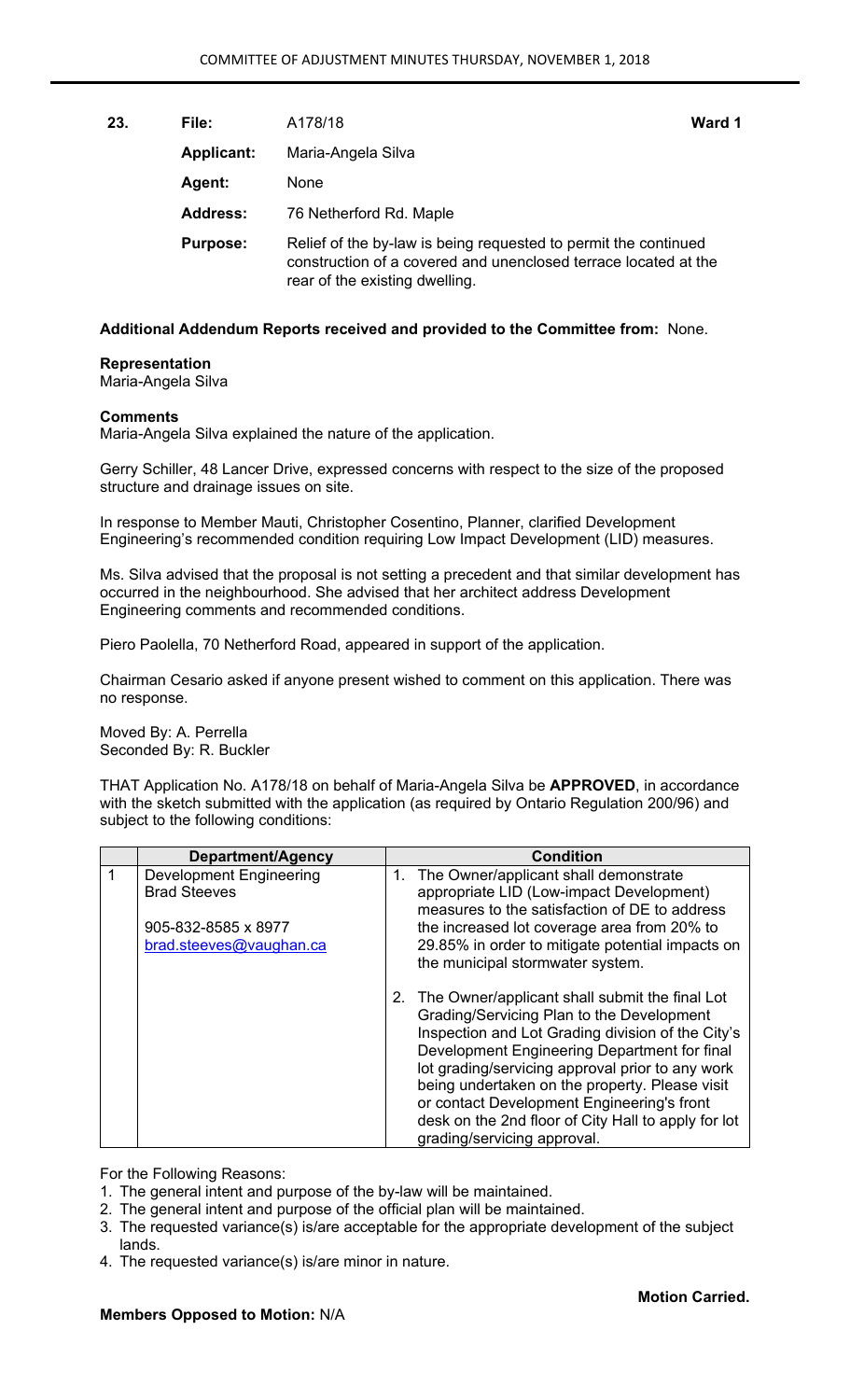**24. File:** A147/18 **Ward 5** 

 **Applicant:** Chavi & Joseph Rappaport

 **Agent:** Sarah Ifrah Architect (Homin Choi)

 **Address:** 61 Bevshire Crcl. Thornhill

**Purpose:** Relief from the by-law is requested to permit the construction of a proposed addition to the existing dwelling. The proposed addition will consist of:

- 1. A second floor above existing garage;
- 2. A two storey addition located at the rear of the existing dwelling;
- 3. A two storey front bay extending from the front wall of the existing dwelling;
- 4. A portico located at the front of the existing dwelling; and
- 5. A deck located at the rear of the existing dwelling.

## **Public Written Submissions**

\* Public Correspondence received and considered by the Committee in making this decision (received prior to 12:00 p.m. of hearing date) Name: Perla and Harold Sabovich

Address: 55 Bevshire Circle, Thornhill, Ontario L4J 5C5 Nature of Correspondence: Letter of Objection

## **Additional Addendum Reports received and provided to the Committee from:** None.

## **Representation**

Sarah Ifrah, Sarah Ifrah Architect

## **Comments**

Sarah Ifran explained the nature of the application and advised that the proposed addition is in line with the existing side yard setback. She noted that there is no change to the existing soft landscaping.

In response to Member Buckler, Ms. Ifrah advised that a drainage plan was provided to Development Engineering staff. If the applicant were to step the wall to accommodate the side yard setback it would impact the floor plan of the dining room. She noted that the proposal is consistent with other homes in the area.

In response to Member Zheng, Ms. Ifrah confirmed that there is an existing fence.

In response to Member Buckler, Ms. Ifrah addressed the letter of objection and noted that windows should not be a concern as there is a fence. She also noted that the proposal is not going far enough back on the lot to impact shadowing.

Chairman Cesario asked if anyone present wished to comment on this application. There was no response.

Moved By: R. Buckler Seconded By: A. Perrella

THAT Application No. A147/18 on behalf of Chavi & Joseph Rappaport be **APPROVED**, in accordance with the sketch submitted with the application (as required by Ontario Regulation 200/96) and subject to the following conditions:

| Department/Agency              | <b>Condition</b>                                    |
|--------------------------------|-----------------------------------------------------|
| <b>Development Engineering</b> | The Owner/applicant shall submit the final Lot      |
| <b>Brad Steeves</b>            | Grading Plan to the Development Inspection and      |
|                                | Lot Grading division of the City's Development      |
| 905-832-8585 x 8977            | Engineering Department for final lot grading        |
| brad.steeves@vaughan.ca        | approval for the proposed additions prior to any    |
|                                | work being undertaken on the property. Please visit |
|                                | or contact Development Engineering's front desk     |
|                                | on the 2nd floor of City Hall to apply for lot      |
|                                | grading/servicing approval.                         |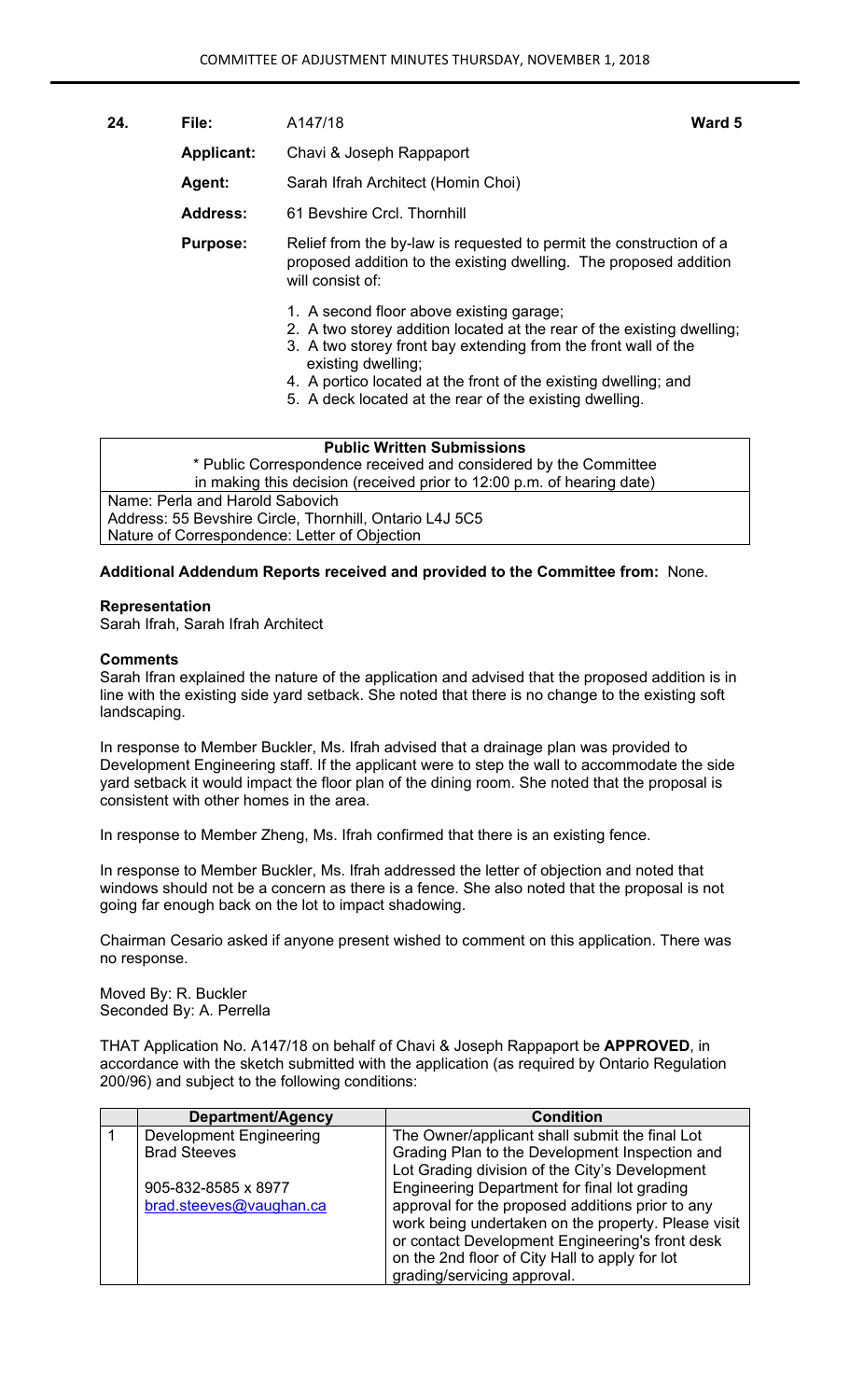For the Following Reasons:

- 1. The general intent and purpose of the by-law will be maintained.
- 2. The general intent and purpose of the official plan will be maintained.
- 3. The requested variance(s) is/are acceptable for the appropriate development of the subject lands.
- 4. The requested variance(s) is/are minor in nature.

**Motion Carried.**